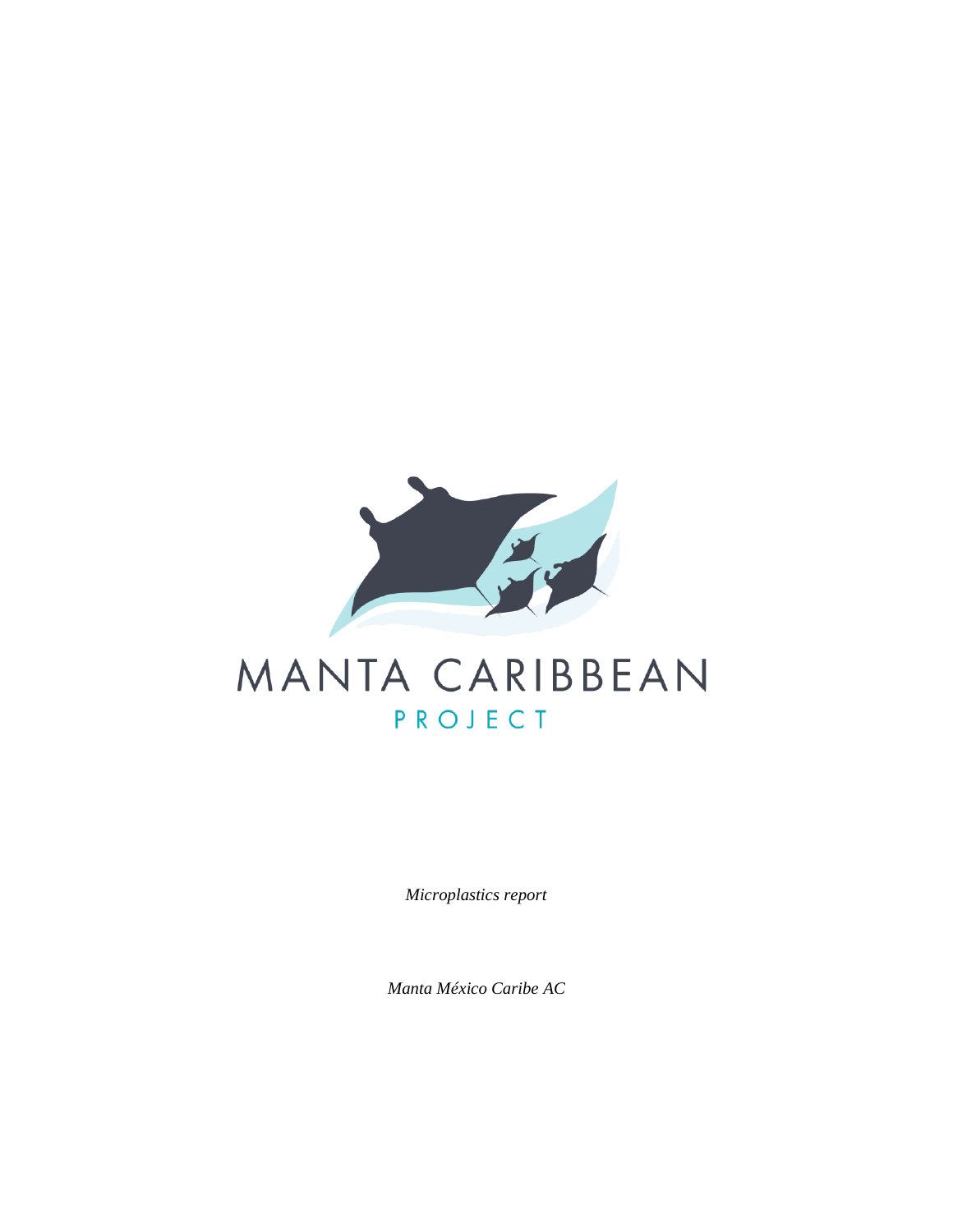# *1. Introduction*

Plastic pollution is a global issue that has recently emerged as an area of concern for the health and well being of humans, animals, and the environment. In the world's oceans, plastics enter from primarily land-based sources, such as rivers beaches, and wastewater treatment plants. There are also maritime sources or marine plastic waste, such as discarded fishing gear and equipment (Cole et al., 2011). Plastics are highly durable in the marine environment. Different estimates predict they can persist for anywhere from hundreds to thousands of years. They are, however not immune to degradation. Over time, ultraviolet radiation and other weathering processes cause larger plastics to degrade into microplastics, or plastic particles <5mm in diameter (Barnes et al., 2009). Microplastics were first reported in the open ocean in the 1970s (Carpenter and Smith, 1972) and since then they have been discovered in all types of marine environments (Wright et al., 2013). A 2014 study conducted by the 5 Gyres Institute, a marine plastic research and advocacy organization, estimates that there are more than five trillion pieces of plastic in the ocean, weighing more than 250,000 tons (Eriksen et al., 2014).

Plastic pollution poses a substantial threat to marine wildlife, causing entanglements as well as choking and starvation upon ingestion. This phenomenon has been well documented around the globe for many types of species, from marine mammals to sea turtles and other marine megafauna (Adimey et al., 2014; Butterworth, 2017; Gregory, 2009; Stelfox et al., 2016). These incidents are often either fatal for the animals or the cause of a severe reduction in fitness. The Manta Mexico Caribe research team has also witnessed, first hand, the entanglement of plastic fishing gear around the cephalic fin of a manta ray during August of 2018 (see below). The conditions of the entanglement would have most likely proved fatal for the individual. Fortunately, the line was removed before the injury could worsen; others are not so lucky.

Marine plastics and microplastics are also hazardous in a more unexpected way, as they harbor the potential to poison marine wildlife upon ingestion (Simmonds, 2017). Plastic readily absorbs what are known as persistent organic pollutants (POPs). These are chemicals that do not naturally occur in the environment and are resistant to degradation. They include pesticides such as dichlorodiphenyltrichloroethane (DDT) and industrial compounds known as polychlorinated biphenyls (PCBs). When microplastics are ingested, they act as vectors for POPs, which are fatsoluble and accumulate in the fatty tissues of marine animals. While it is currently unknown if these toxins are dangerous at all environmentally relevant concentrations, there has been some evidence of toxic effects in wildlife where concentrations are high. For example, when released into the blood stream, POPs have been shown to cause health problems such as increased rates of cancer and decreased reproductive success in certain species. These problems could potentially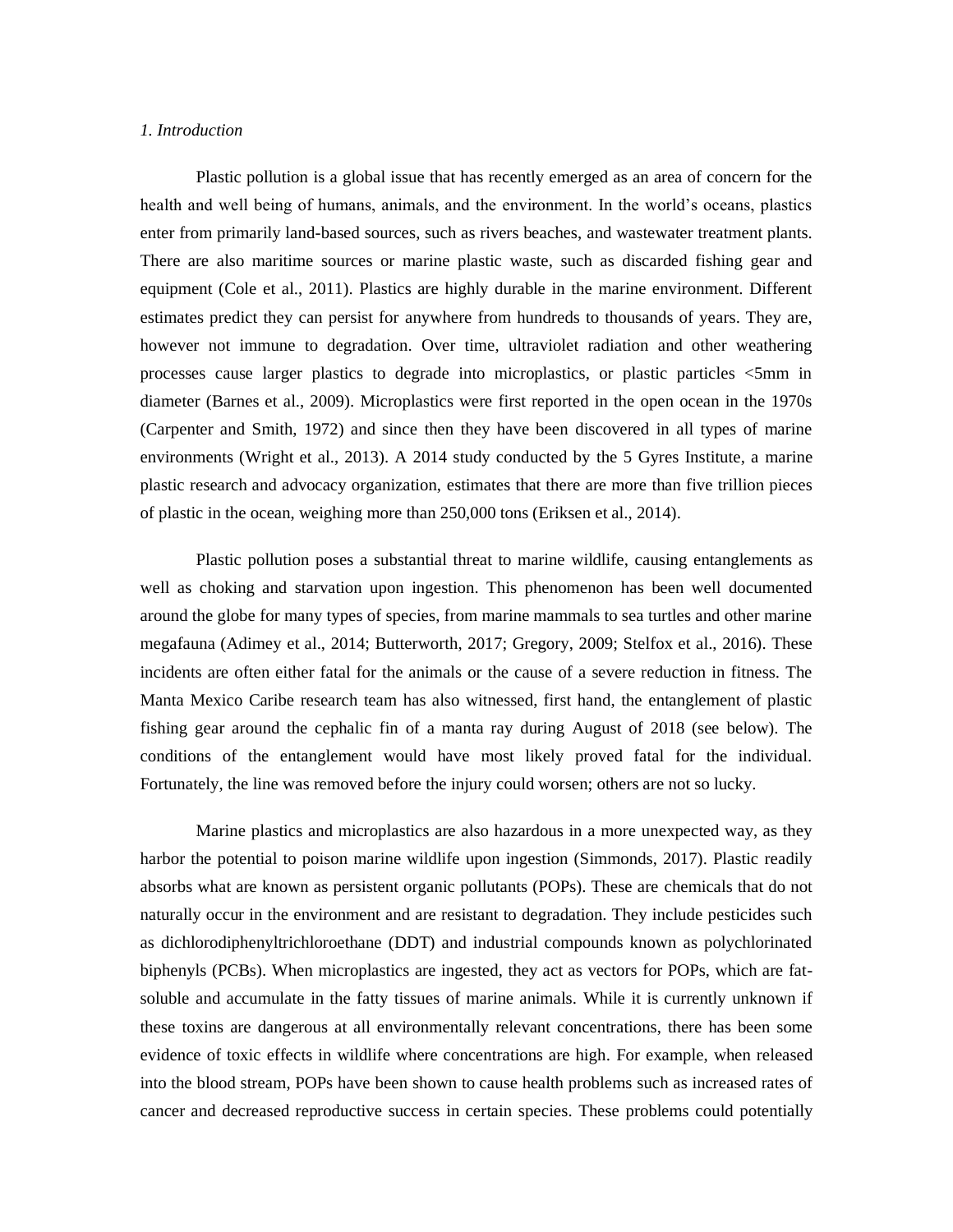have population level implications (Simmonds et al., 2017). POPs are also known to bioaccumulate and biomagnify up the food chain, which means that predators accumulate the toxins of all of their prey before them, with top predators containing the highest levels in their tissues. Considering humans are top predators and regular consumers of seafood, this is potentially a human health issue as well as a conservation issue (Barboza et al., 2018).

For endangered or vulnerable species, microplastics could pose a threat to conservation efforts for wild populations. This includes the giant oceanic manta ray (*Mobula cf. birostris*) (Marshall et al., 2009; Hinojosa et al., 2016), a charismatic species present in the Mexican Caribbean and classified as 'vulnerable' by the International Union for the Conservation of Nature (IUCN) (Marshall et al., 2018). Oceanic manta rays are filter feeders that primarily consume zooplankton (Germanov et al., 2018). Their small prey and large body size means they must consume large quantities of plankton to survive. This feeding strategy means that microplastics pose a substantial threat to manta ray health because they may filter hundreds of thousands of cubic meters of water daily, which could lead to microplastic ingestion, either directly or through the ingestion of contaminated plankton (Germanov et al., 2018). Currently, the amount of microplastic in the Mexican Caribbean manta ray feeding range is unknown. It is the primary focus of Manta Mexico Caribe's microplastic project to sample this environment and generate concentrations of microplastics in manta habitats and to further inform the state of this emerging conservation issue.

#### *1. Methods*

Throughout the course of this project, there have been four different sampling periods. During August of 2017, nine samples were collected within the Reserva de la Biosfera Caribe Mexicano. During August of 2018, seven samples were collected within the Reserva de la Biosfera Caribe Mexicano. During January of 2019, seven samples were taken along the western coast of Cozumel, within the Parque Nacional Marino Arrecifes de Cozumel. The most recent set of seven samples was taken during August of 2019, again within the Reserva de la Biosfera Caribe Mexicano. This brings the total number of samples to 31, however the first nine samples collected in 2017 are excluded from this analysis because they were processed using different methods by a separate team, rendering them incomparable. For this reason, we will consider the results of samples 10 through 31. All trawl locations can be seen in Figure 1.

All samples were collected with a trawl net. Samples were then processed in the laboratory using the protocol of the National Oceanic and Atmospheric Association (NOAA) Marine Debris Program (Masura et al., 2015). Microplastics were identified and counted using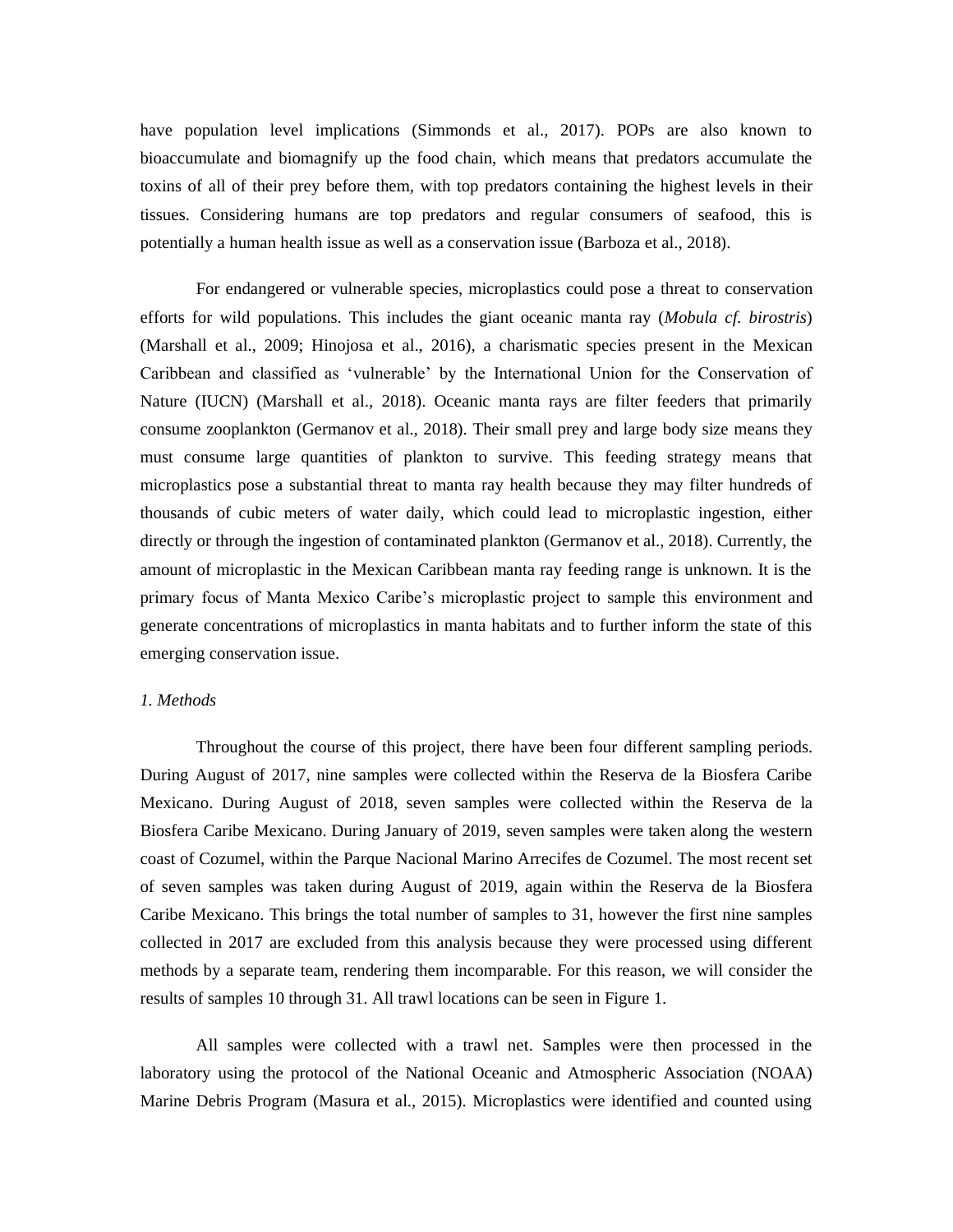microscopy. All 21 samples have been processed and analyzed to date.



*Figure 1: Microplastic trawl locations in the Mexican Caribbean (2017 – 2019)*

## *2.1 Trawling*

Samples were collected using a manta trawl, as part of the 5 Gyres TrawlShare Program. A manta trawl has a rectangular aperture that is 16cm high by 61cm wide. The net is 3m long and captures particles greater than 335μm into a collection bag of the same material that is 30cm x 10cm (Eriksen et al., 2018). An example can be seen in Figure 2. The manta trawl was pulled behind the boat between distances of 10m and 15m. Trawls lasted for 30 minutes at an average speed of 3 knots. For samples 19 through 31 we were able to sample with a fluxometer attached to the mouth of the manta trawl. This is a device that measures the flow rate of water passing through the net and allows us to calculate the volume of water sampled. With a known volume of water we are able to determine a concentration of microplastic particles per cubic kilometer. The fluxometer used can be seen in Figure 3.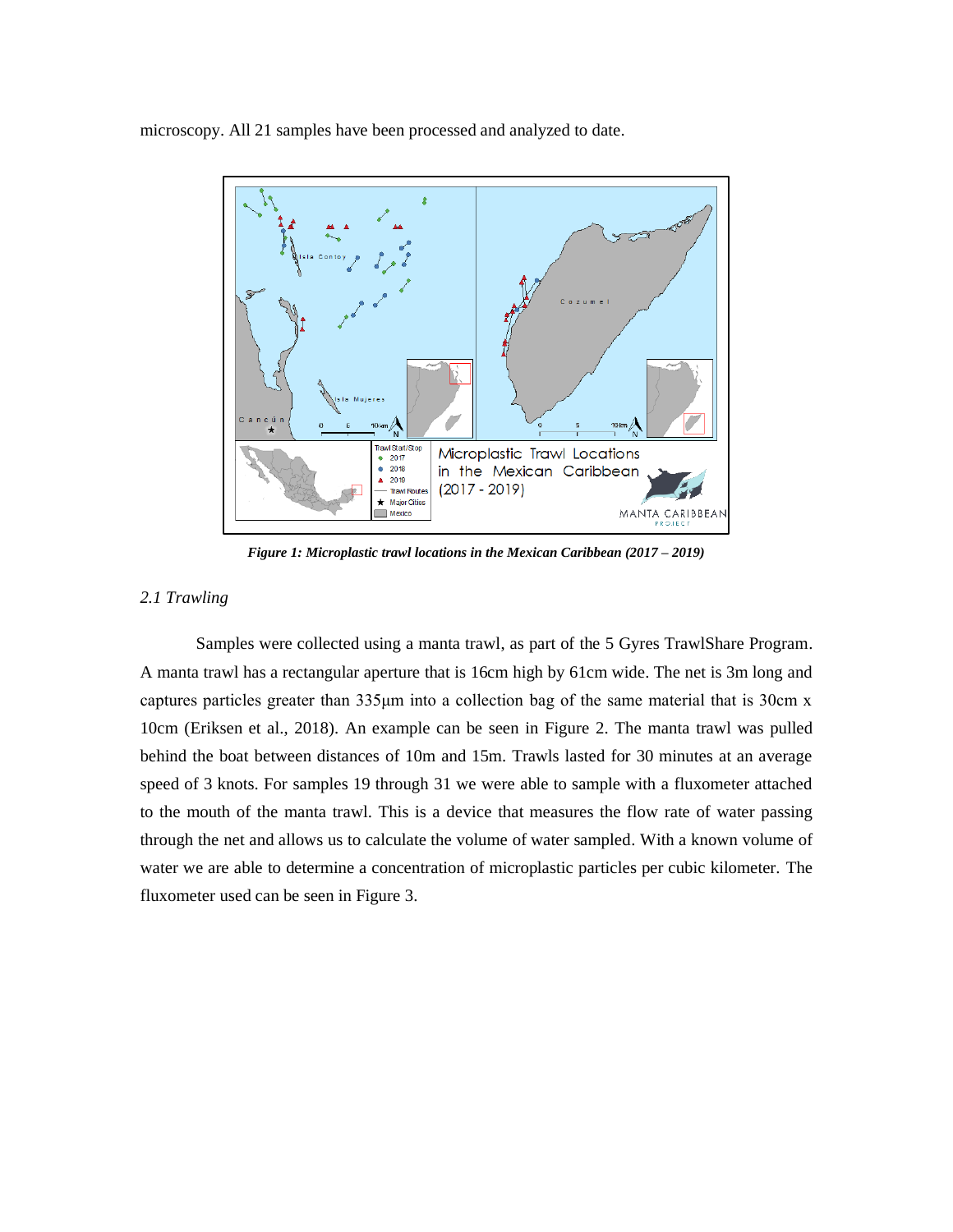

*Figure 2: Schematic drawing of a manta trawl (Eriksen et al., 2018).*



*Figure 3: Flowmeter by General Oceanics, Inc.*

#### *2.2 Sampling Locations*

Trawl locations within the Reserva de la Biosfera Caribe Mexicano during August of 2018 and 2019 were determined with the aim to sample near manta ray feeding sites, but far enough away as to not endanger any animals with the trawl net. During each field expedition the team began the trawl by travelling 0.5-1km away from each feeding site until no animals were observed. Trawl locations off the coast of Cozumel, within the Parque Nacional Marino Arrecifes de Cozumel, were determined due to a desire to sample throughout the entire reserve. Trawls will continue in this location until this is achieved.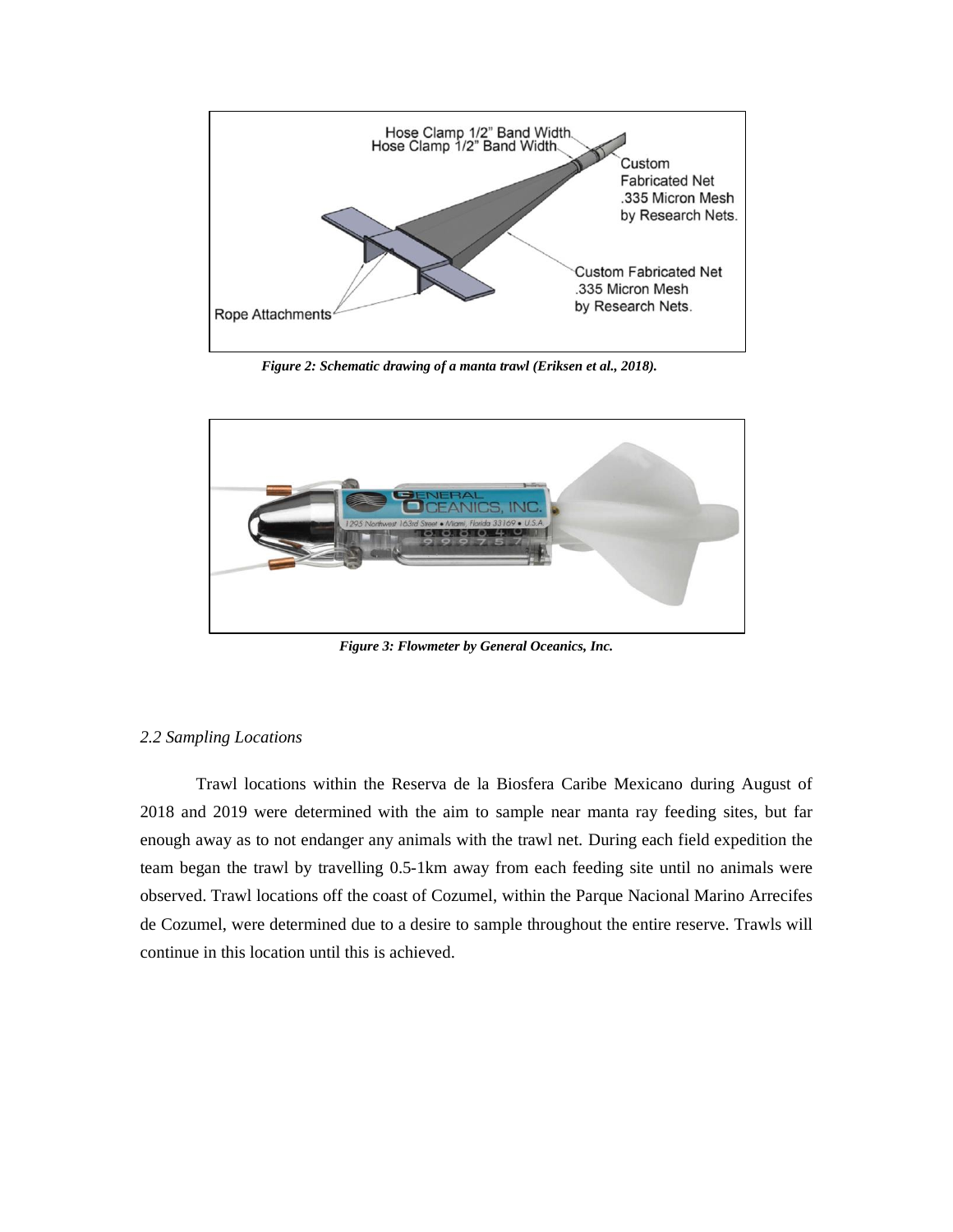### *2.3. Isolation and Extraction of Microplastics*

Following collection, each sample was rinsed thoroughly through a stacked arrangement of three stainless steel mesh sieves (2mm, 1mm, 0.3mm). All solids less than 2mm and greater than 0.3mm were retained and kept in a drying oven at 70  $\mathbb{C}$  until dry. Then, all organic material was chemically dissolved using Wet Peroxide Oxidation. Finally, microplastics were extracted by filtration through a 0.3mm sieve. They were then confirmed under a dissecting microscope and total counts were taken.

#### *3. Results and Discussion*

The samples collected contained three types of microplastic particles. They were 'fragments', 'fibers' and 'foam'. Fragments are secondary microplastics that have fragmented from their larger primary source, as opposed to primary microplastics that are manufactured as microbeads. They can be identified by their irregular shape (Hidalgo-Ruz et al., 2012). Fibers are defined as long, filamentous particles that are equally thick throughout their entire length, as with clothing fibers, fishing line or synthetic ropes (Qui et al., 2016). Foam particles are secondary particles broken down from larger styrofoam pieces.

For the majority of samples, fragments were the most abundant particles. This was true for all, except five samples (numbers 10, 11, 12, 18, and 19), whose most abundant particle type was fibers. For the remaining samples, fibers were the second most abundant particle type. Finally, foam particles were the least abundant particle type, only present in samples 19 and 20. These results can be seen in Figure 4.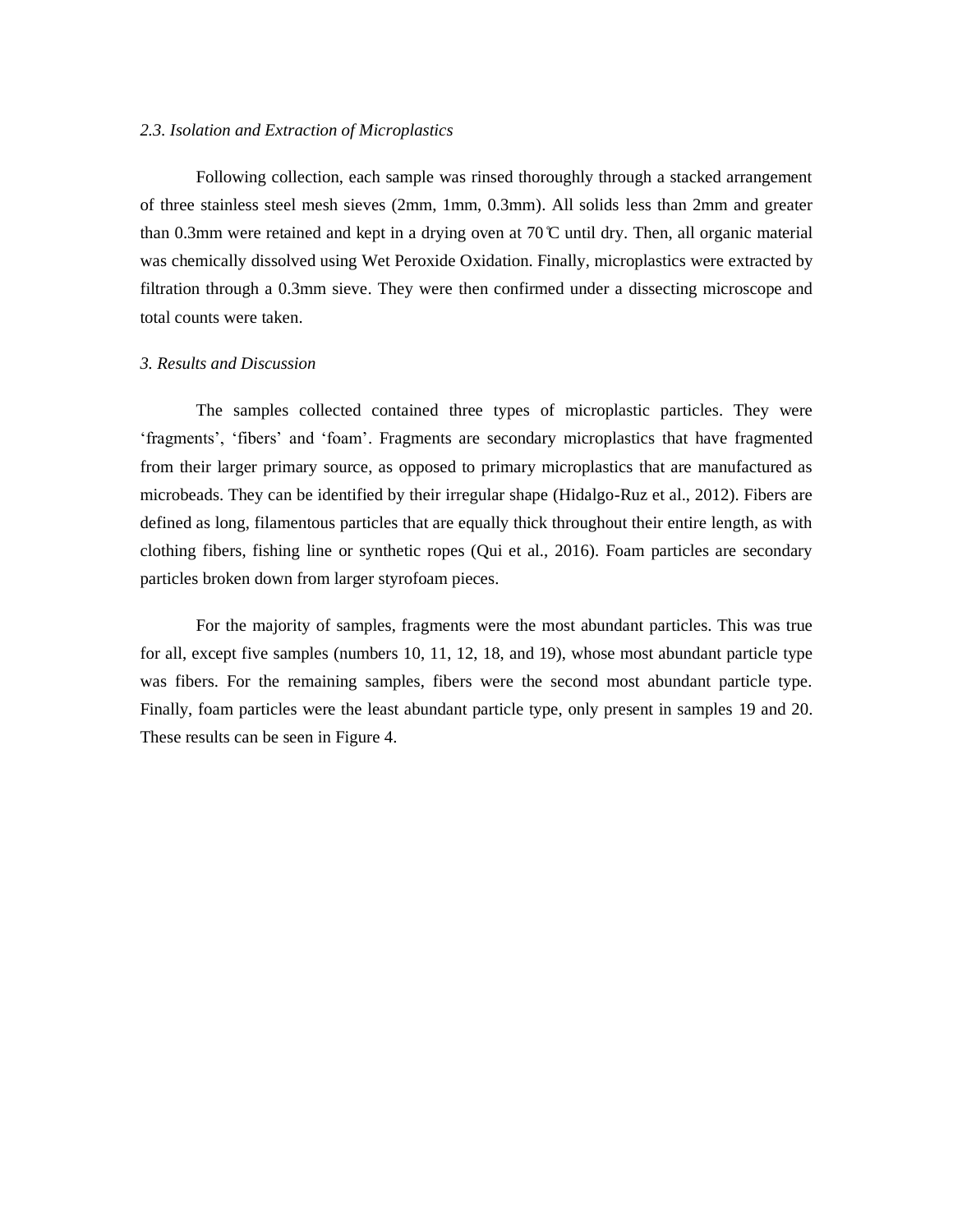

*Figure 4: Total microplastic counts by particle type (fragment, fiber, and foam) Samples 10 through 17 and 25 through 31 were collected from the Reserva de la Biosfera Caribe Mexicano near Isla Mujeres (IM), while samples 18 through 24 were collected within the Parque Nacional Arrecifes de Cozumel off the western coast of Cozumel (COZ).*

Microplastic presence was also considered by concentration of total microplastic particles per cubic kilometer. This calculation could be made for samples 19 through 31, due to the presence of a flowmeter. The concentrations ranged from 4.9 particles/km<sup>3</sup> in Cozumel to 99 particles/km<sup>3</sup> near Isla Mujeres.

These results can be seen in Figures 5 and 6.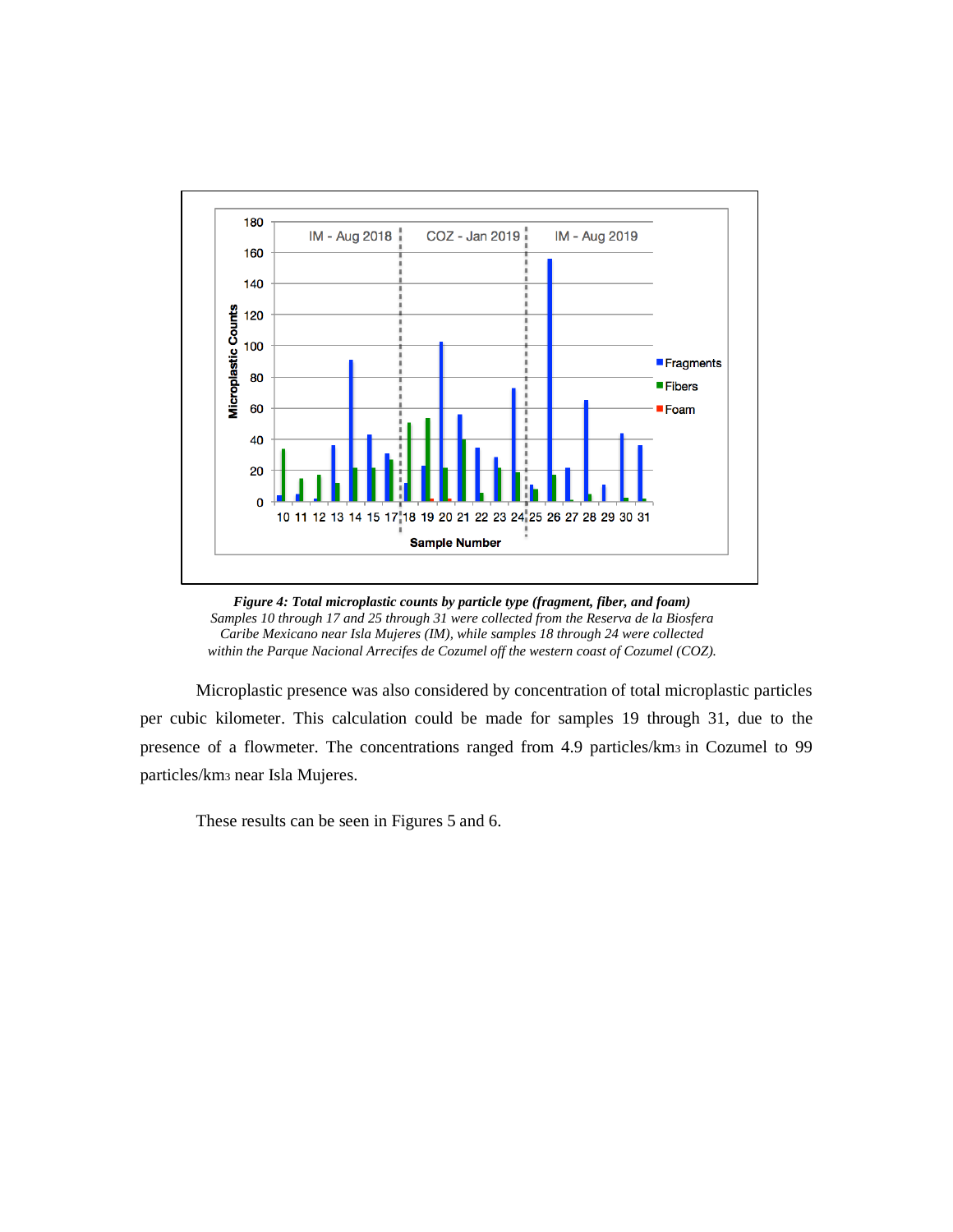

#### *Figure 5: Concentration of microplastic particles per km<sup>3</sup>*

*Samples 19 through 24 were collected within the Parque Nacional Marino Arrecifes de Cozumel off the western coast of Cozumel (COZ), while samples 25 through 31 were collected from the Reserva de la Biosfera Caribe Mexicano near Isla Mujeres (IM).*



*Figure 6: Microplastic concentrations in the Mexican Caribbean, 2019 Map A depicts the concentrations within the Parque Nacional Marino Arrecifes de Cozumel and Map B depicts the concentrations within the Reserva de la Biosfera Caribe Mexicano*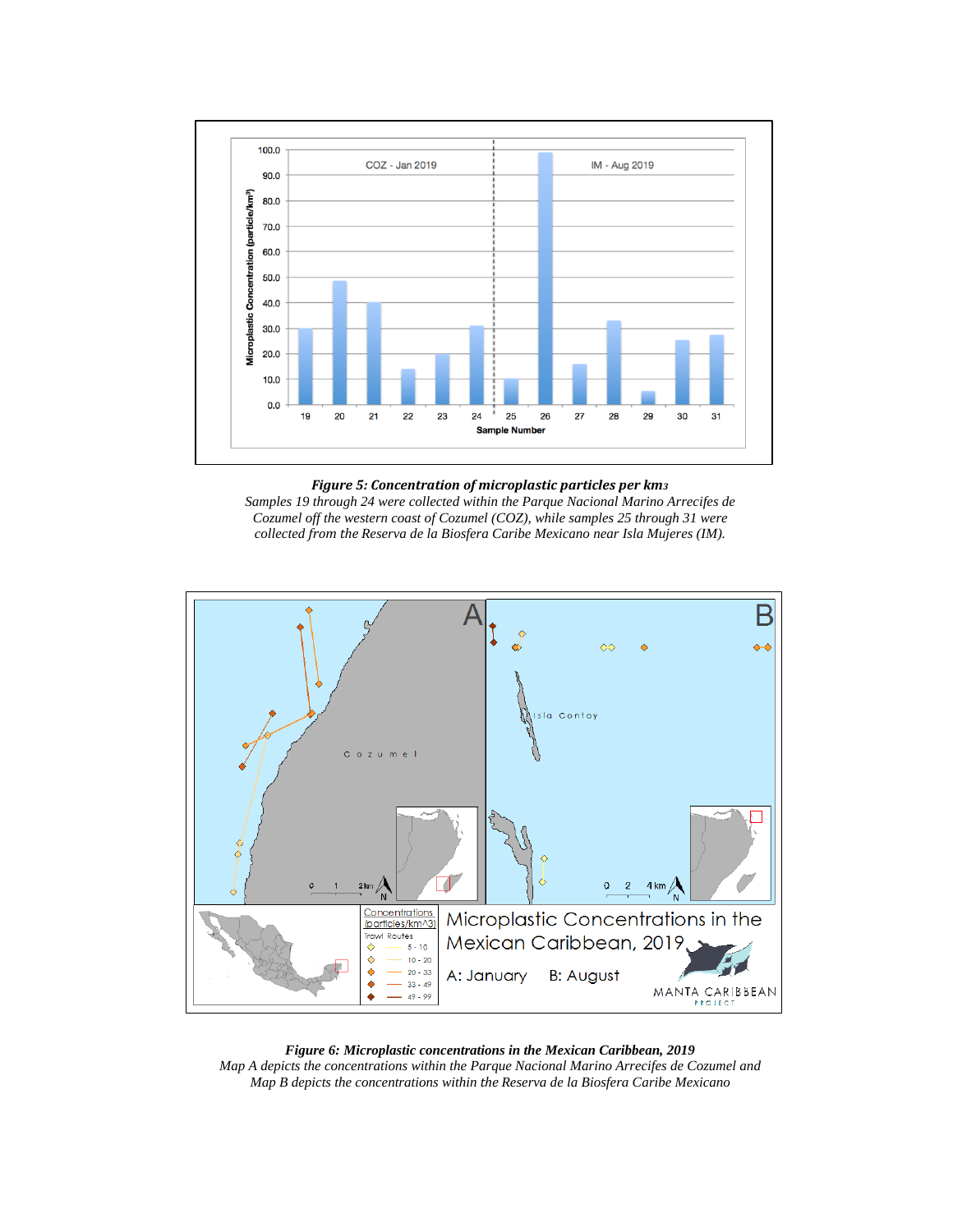As of this point in our project the sample size is still too small to draw any statistically significant conclusions about microplastic concentrations in the Mexican Caribbean, though so far our data indicate that concentrations are slightly higher within the Parque Nacional Marino Arrecifes de Cozumel. This project, however, is a continued effort through 2020 and beyond, and with more data we will be able to draw more concrete conclusions about the state of microplastic pollution in the Mexican Caribbean. Manta Mexico Caribe is dedicated to increasing our knowledge of environmental conditions, whether natural or anthropogenic, in the Mexican Caribbean so we can better protect manta rays and all marine life of the region.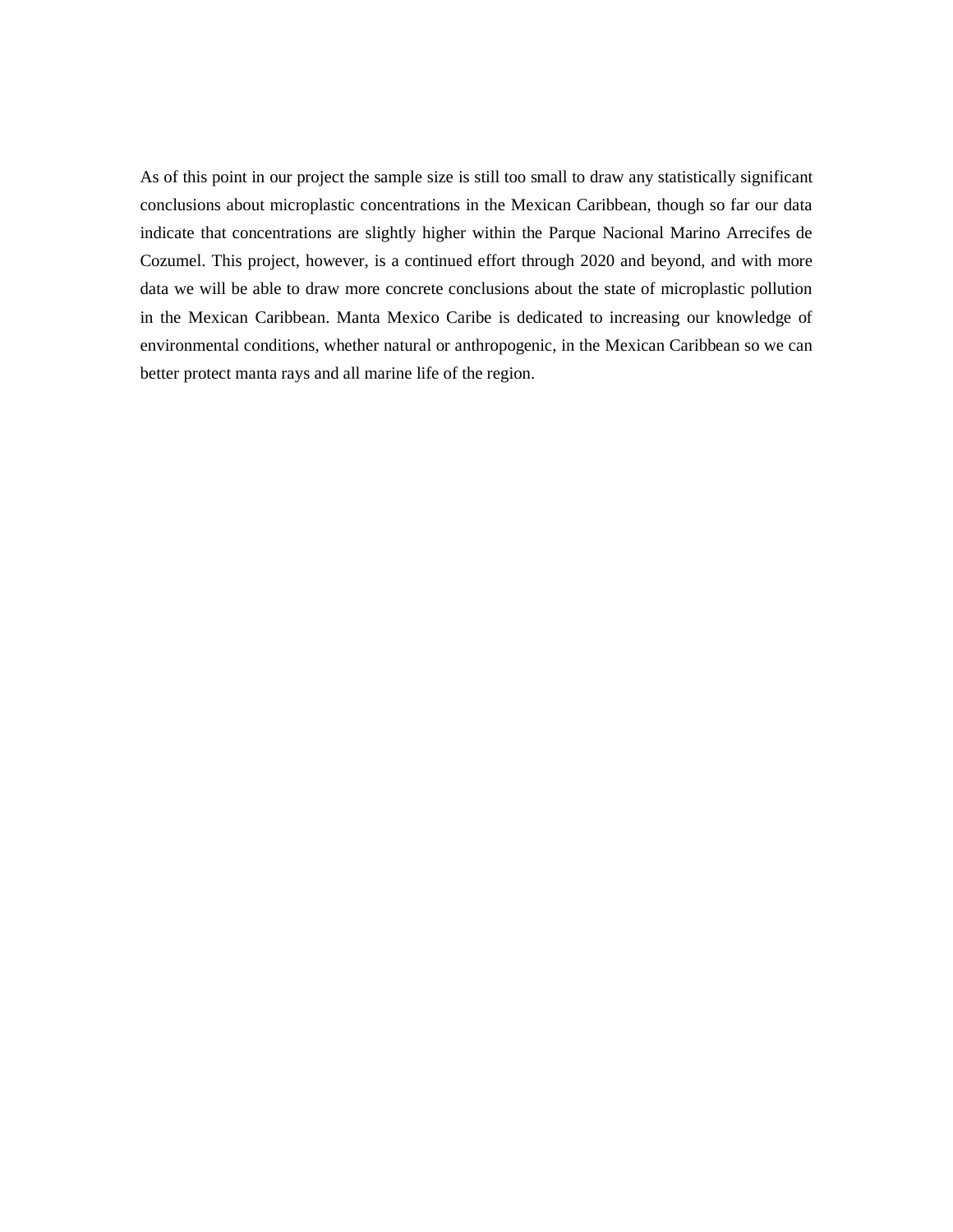# *4. Acknowledgments*

We would like to thank 5 Gyres Institute for allowing the use of their manta trawl, the Universidad de Quintana Roo and Dr. Luis Mejia for allowing the use of his laboratory and the Comisión Nacional de Áreas Naturales Protegidas (CONANP) for granting the permits needed and offering general support for this research within Reserva de la Biosfera del Caribe Mexicano, Reserva de la Biosfera del Tiburón Ballena, Parque Nacional Isla Contoy, Parque Nacional Arrecifes de Cozumel.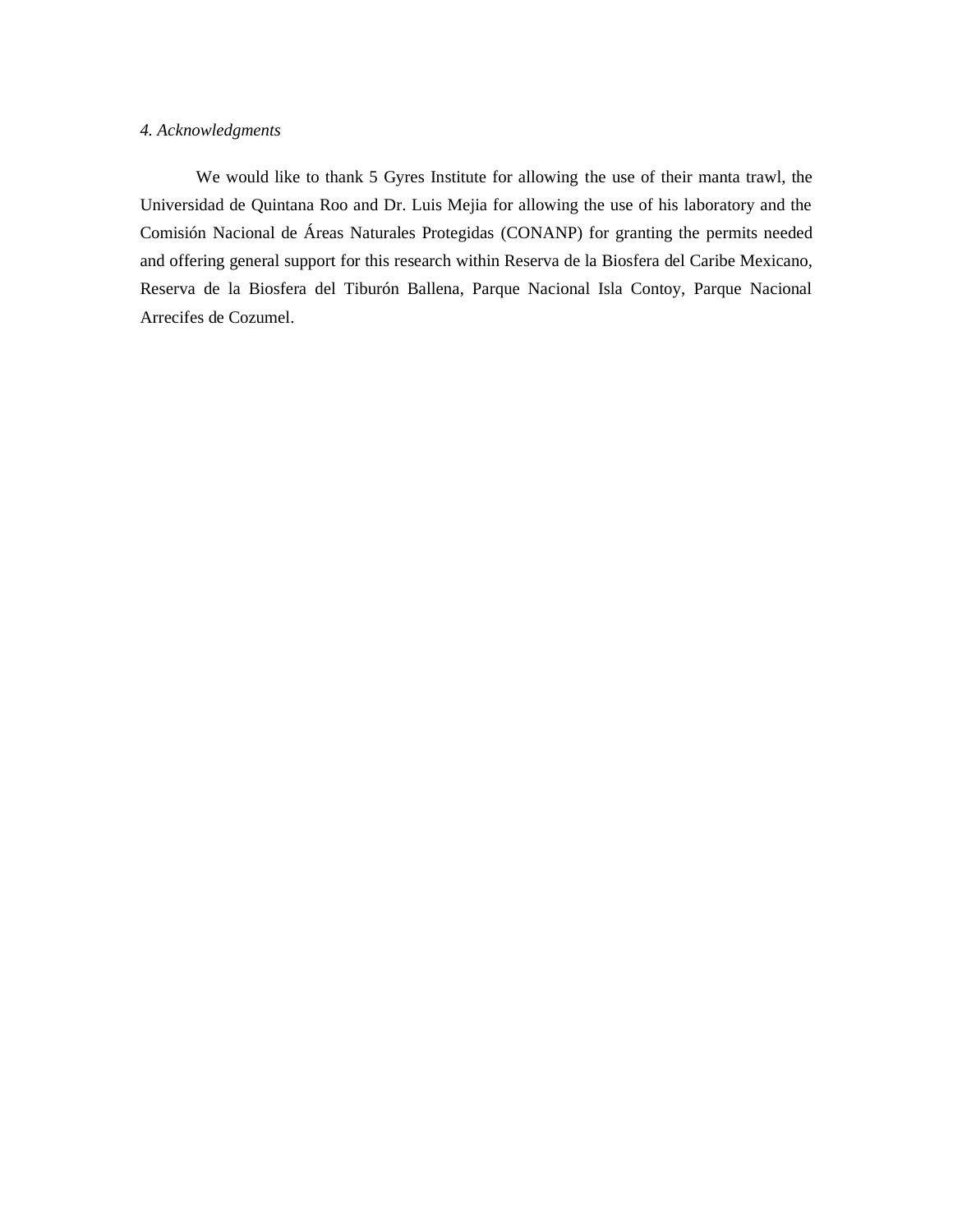#### *5. References*

- Adimey, N. M., Hudak, C. A., Powell, J. R., Bassos-Hull, K., Foley, A., Farmer, N. A., … Minch, K. (2014). Fishery gear interactions from stranded bottlenose dolphins, Florida manatees and sea turtles in Florida, U.S.A. *Marine Pollution Bulletin*, *81*(1), 103–115. doi: 10.1016/j.marpolbul.2014.02.008
- Barboza, L. G., Vethaak, A. D., Lavorante, B. R., Lundebye, A., & Guilhermino, L. (2018). Marine microplastic debris: An emerging issue for food security, food safety and human health. *Marine Pollution Bulletin,133*, 336-348. doi:10.1016/j.marpolbul.2018.05.047
- Barnes, D. K. A., Galgani, F., Thompson, R. C., & Barlaz, M. (2009). Accumulation and fragmentation of plastic debris in global environments. *Philosophical Transactions of the Royal Society B: Biological Sciences*, *364*(1526), 1985–1998. doi: 10.1098/rstb.2008.0205
- Butterworth, A. (2017). *Marine mammal welfare: Human induced change in the marine environment and its impacts on marine mammal welfare*. Cham, Switzerland: Springer.
- Carpenter Edward J., Smith K. L.. (1972) Plastics on the Sargasso Sea Surface. Science 175 (4027): 1240-1241
- Cole Matthew, Lindique Pennie, Halsband Claudia, Galloway Tamara S. (2011) Microplastics as contaminants in the marine environment: A review. Marine Pollution Bulletin 62: 2588-2597
- Eriksen, M., Lebreton, L. C., Carson, H. S., Thiel, M., Moore, C. J., Borerro, J. C., Reisser, J. (2014). Plastic Pollution in the Worlds Oceans: More than 5 Trillion Plastic Pieces Weighing over 250,000 Tons Afloat at Sea. *PLoS ONE,9*(12).
- Eriksen, M., Liboiron, M., Kiessling, T., Charron, L., Alling, A., Lebreton, L., Thiel, M. (2018). Microplastic sampling with the AVANI trawl compared to two neuston trawls in the Bay of Bengal and South Pacific. *Environmental Pollution,232*, 430-439.
- Germanov, E. S., Marshall, A. D., Bejder, L., Fossi, M. C., & Loneragan, N. R. (2018). Microplastics: No Small Problem for Filter-Feeding Megafauna. *Trends in Ecology & Evolution,33*(4), 227-232. doi:10.1016/j.tree.2018.01.005
- Gregory, M. R. (2009). Environmental implications of plastic debris in marine settings- entanglement, ingestion, smothering, hangers-on, hitch-hiking and alien invasions. *Philosophical Transactions of the Royal Society B: Biological Sciences, 364*(1526), 2013-2025.
- Hidalgo-Ruz, V., Gutow, L., Thompson, R. C., & Thiel, M. (2012). Microplastics in the Marine Environment: A Review of the Methods Used for Identification and Quantification. *Environmental Science & Technology,46*(6), 3060-3075. doi:10.1021/es2031505
- Masura, J., Baker, J., Foster, G., Arthur, C. (2015). Laboratory methods for the analysis of microplastics in the marine environment: recommendations for quantifying synthetic particles in waters and sediments. NOAA Technical Memorandum NOS-OR&R-48.